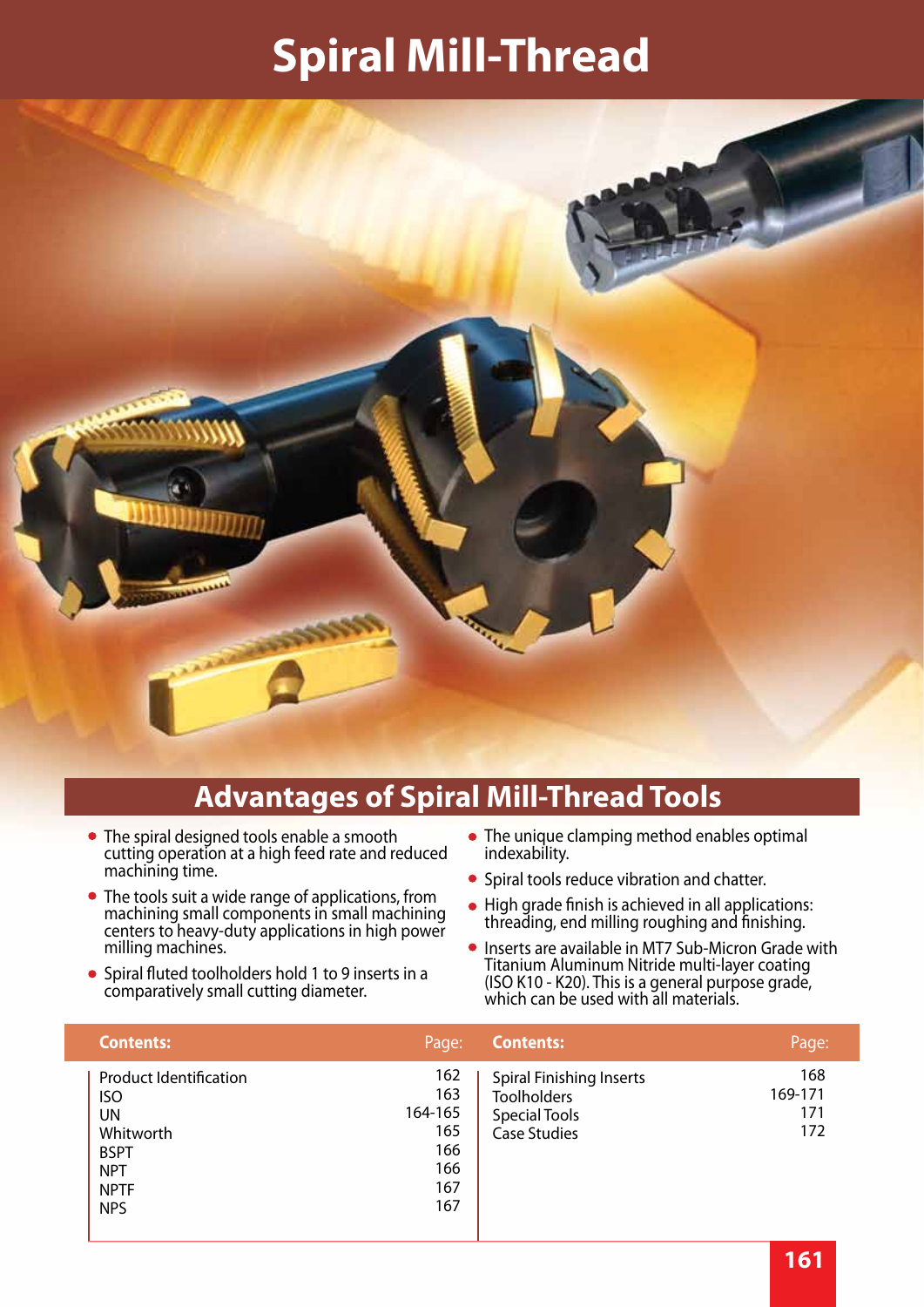

### *Product Identification* **- Ordering Codes Spiral Mill - Thread Inserts**



#### **Spiral Mill - Thread Toolholders**

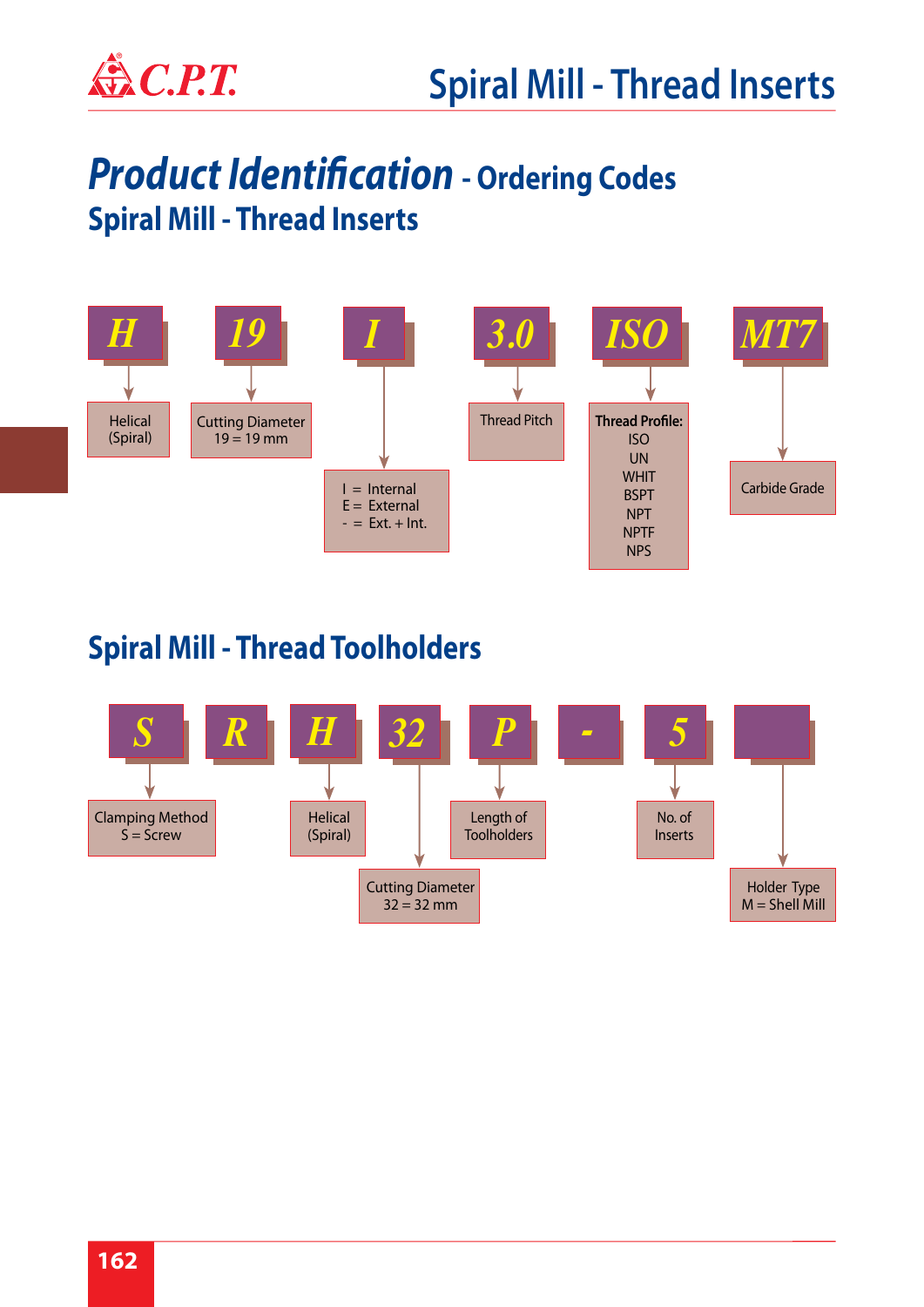

*ISO*







| <b>Insert Size</b> | Fig.                    | <b>Pitch</b><br>mm | Ext./ Int. | M<br>coarse | M<br>fine | Ordering code             | <b>Toolholder</b> |  |
|--------------------|-------------------------|--------------------|------------|-------------|-----------|---------------------------|-------------------|--|
|                    |                         | 1.0                | Int.       |             | $\geq 15$ | H13   1.0 ISO             |                   |  |
| H <sub>13</sub>    | 1                       | 1.5                | Int.       |             | $\geq 16$ | H13   1.5 ISO             | <b>SRH13</b>      |  |
|                    |                         | 2.0                | Int.       | M16         | $\geq 17$ | H13   2.0 ISO             |                   |  |
|                    |                         | 1.0                | Int.       |             | $\geq 17$ | H15   1.0 ISO             |                   |  |
|                    |                         | 1.5                | Int.       |             | $\geq 18$ | H15   1.5 ISO             |                   |  |
| H <sub>15</sub>    | 1                       | 2.0                | Int.       |             | $\geq 19$ | H15   2.0 ISO             | <b>SRH15</b>      |  |
|                    |                         | 2.5                | Int.       | M18         | $\geq 20$ | H15   2.5 ISO             |                   |  |
|                    |                         | 1.0                | Int.       |             | $\geq 19$ | H17   1.0 ISO             |                   |  |
|                    |                         | 1.5                | Int.       |             | $\geq 20$ | H17   1.5 ISO             |                   |  |
| H <sub>17</sub>    | 1                       | 2.0                | Int.       |             | $\geq$ 21 | H17   2.0 ISO             | <b>SRH17</b>      |  |
|                    |                         | 2.5                | Int.       | M20, M22    | $\geq$ 22 | H17   2.5 ISO             |                   |  |
|                    |                         | 2.0                | Int.       |             | $\geq$ 23 | H19   2.0 ISO             |                   |  |
| H <sub>19</sub>    | 1                       | 3.0                | Int.       | M24         | $\geq$ 25 | H <sub>19</sub>   3.0 ISO | <b>SRH19</b>      |  |
|                    |                         | 1.0                | Ext.       |             |           | <b>H23 E 1.0 ISO</b>      |                   |  |
|                    |                         | 1.0                | Int.       |             | $\geq$ 25 | H23   1.0 ISO             |                   |  |
|                    |                         | 1.5                | Ext.       |             |           | H23 E 1.5 ISO             |                   |  |
|                    |                         | 1.5                | Int.       |             | $\geq 26$ | H23   1.5 ISO             |                   |  |
| H <sub>23</sub>    | 2                       | 2.0                | Ext.       |             |           | <b>H23 E 2.0 ISO</b>      | <b>SRH23</b>      |  |
|                    |                         | 2.0                | Int.       |             | $\geq$ 27 | H23   2.0 ISO             |                   |  |
|                    |                         | 3.0                | Ext.       |             |           | <b>H23 E 3.0 ISO</b>      |                   |  |
|                    |                         | 3.0                | Int.       | M27         | $\geq$ 29 | H23   3.0 ISO             |                   |  |
|                    |                         | 3.5                | Int.       | M30, M33    | $\geq 30$ | H23   3.5 ISO             |                   |  |
|                    |                         | 4.0                | Int.       | M36         | $\geq 31$ | H23   4.0 ISO             |                   |  |
|                    |                         | 1.0                | Int.       |             | $\geq$ 34 | H32   1.0 ISO             |                   |  |
|                    |                         | 1.5                | Ext.       |             |           | <b>H32 E 1.5 ISO</b>      |                   |  |
|                    |                         | 1.5                | Int.       |             | $\geq 35$ | H32   1.5 ISO             |                   |  |
|                    |                         | 2.0                | Ext.       |             |           | <b>H32 E 2.0 ISO</b>      |                   |  |
|                    |                         | 2.0                | Int.       |             | $\geq 36$ | H32   2.0 ISO             |                   |  |
| H32                | $\overline{c}$          | 3.0                | Ext.       |             |           | <b>H32 E 3.0 ISO</b>      | <b>SRH32</b>      |  |
|                    |                         | 3.0                | Int.       |             | $\geq$ 38 | H32   3.0 ISO             |                   |  |
|                    |                         | 3.5                | Int.       |             | $\geq 39$ | H32   3.5 ISO             |                   |  |
|                    |                         | 4.0                | Ext.       |             |           | <b>H32 E 4.0 ISO</b>      |                   |  |
|                    |                         | 4.0                | Int.       | M39         | $\geq 40$ | H32   4.0 ISO             |                   |  |
|                    |                         | 4.5                | Int.       | M42, M45    | $\geq 41$ | H32   4.5 ISO             |                   |  |
|                    |                         | 5.0                | Int.       | M48         | $\geq 42$ | H32   5.0 ISO             |                   |  |
|                    |                         | 1.5                | Ext.       |             |           | H45 E 1.5 ISO             |                   |  |
|                    |                         | 1.5                | Int.       |             | $\geq 48$ | H45   1.5 ISO             |                   |  |
|                    |                         | 2.0                | Ext.       |             |           | <b>H45 E 2.0 ISO</b>      |                   |  |
|                    |                         | 2.0                | Int.       |             | $\geq 49$ | H45   2.0 ISO             |                   |  |
|                    |                         | 3.0                | Int.       |             | $\geq 51$ | H45   3.0 ISO             |                   |  |
| H45                | $\overline{c}$          | 3.5                | Int.       |             | $\geq 52$ | H45   3.5 ISO             | <b>SRH45</b>      |  |
|                    |                         | 4.0                | Int.       |             | $\geq 53$ | H45   4.0 ISO             |                   |  |
|                    |                         | 4.5                | Int.       |             | $\geq 54$ | H45   4.5 ISO             |                   |  |
|                    |                         | 5.0                | Int.       | M52         | $\geq 55$ | H45   5.0 ISO             |                   |  |
|                    |                         | 5.5                | Int.       | M56, M60    | $\geq 56$ | H45   5.5 ISO             |                   |  |
|                    |                         | 6.0                | Int.       | M64, M68    | $\geq 57$ | H45   6.0 ISO             |                   |  |
|                    |                         | $1.5$              | Int.       |             | $\geq 66$ | H63   1.5 ISO             |                   |  |
|                    |                         | 2.0                | Int.       |             | $\geq 67$ | H63   2.0 ISO             |                   |  |
| H63                | $\overline{\mathbf{c}}$ | 3.0                | Int.       |             | $\geq 69$ | H63   3.0 ISO             | SRH63             |  |
|                    |                         | 4.0                | Int.       |             | $\geq 71$ | H63   4.0 ISO             |                   |  |
|                    |                         | 6.0                | Int.       |             | $\geq 75$ | H63   6.0 ISO             |                   |  |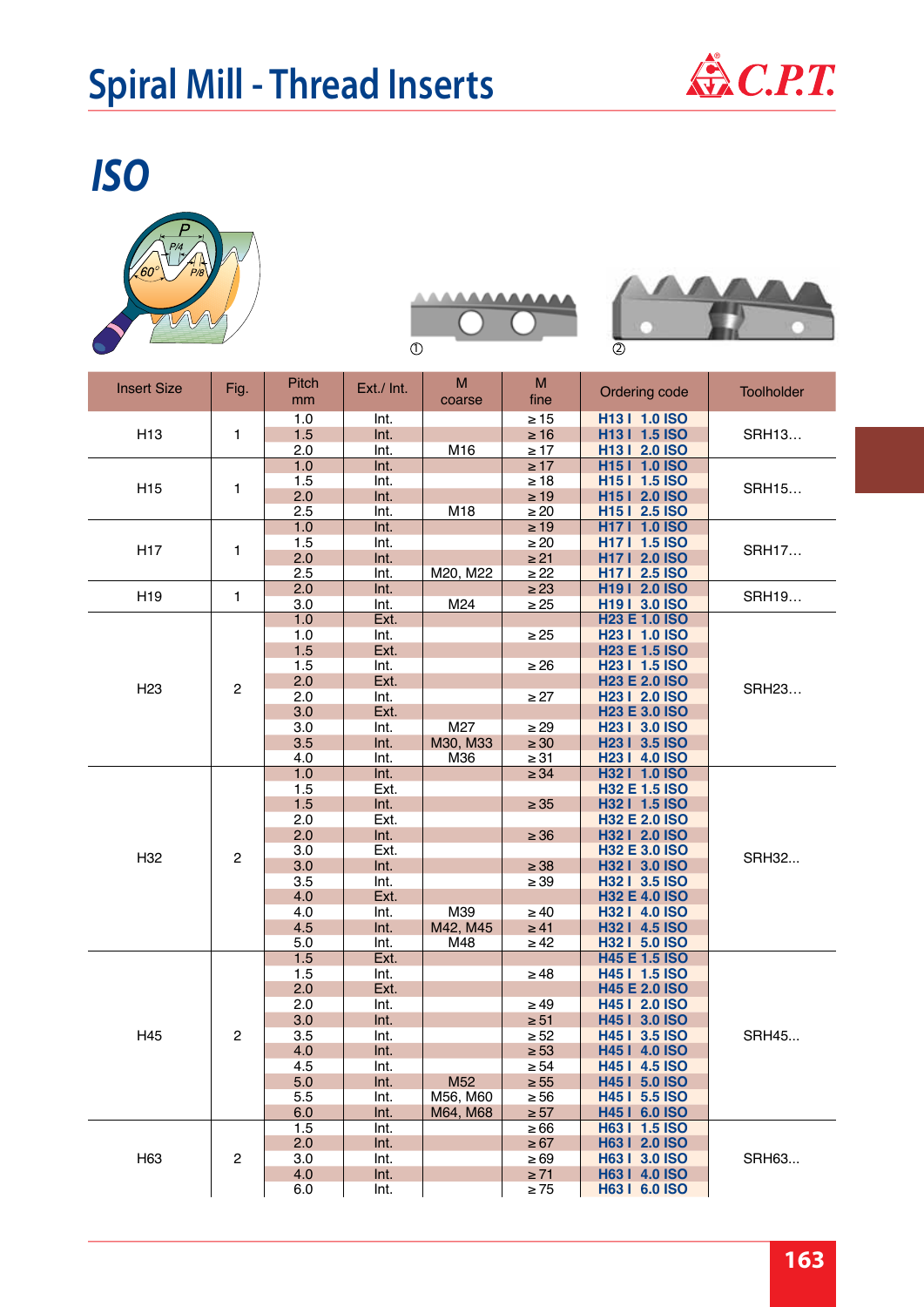

*UN*







| <b>Insert Size</b>   | Fig.           | <b>Pitch</b><br><b>TPI</b> | Ext./ Int.   | <b>UN</b>                     | <b>UNC</b>     | <b>UNF</b>       | <b>UNS</b>   | Ordering code                                                               | <b>Toolholder</b> |
|----------------------|----------------|----------------------------|--------------|-------------------------------|----------------|------------------|--------------|-----------------------------------------------------------------------------|-------------------|
|                      |                | 16                         | Int.         | 5/8, 11/16                    |                |                  |              | H13 I 16<br><b>UN</b>                                                       |                   |
| H <sub>13</sub>      | $\mathbf{1}$   | 14                         | Int.         |                               |                |                  | 5/8          | H13 I 14<br><b>UN</b>                                                       | <b>SRH13</b>      |
|                      |                | 12                         | Int.         | 11/16                         |                |                  |              | H13 I 12<br><b>UN</b>                                                       |                   |
|                      |                | 16                         | Int.         |                               |                | $\overline{3/4}$ |              | H15 I 16<br><b>UN</b>                                                       |                   |
| H <sub>15</sub>      | 1              | 14                         | Int.         |                               |                |                  | 3/4          | H15   14<br><b>UN</b>                                                       | <b>SRH15</b>      |
|                      |                | 12                         | Int.         | 3/4, 13/16                    |                |                  |              | H15   12<br><b>UN</b>                                                       |                   |
|                      |                | 10                         | Int.         |                               | 3/4            |                  | $7/8$ , 1    | H15   10<br><b>UN</b>                                                       |                   |
|                      |                | 16                         | Int.         | $13/16 - 1$                   |                |                  |              | H17   16<br><b>UN</b>                                                       |                   |
| H <sub>17</sub>      | 1              | 14                         | Int.         |                               |                | $7/8$ , 1        |              | H17   14<br><b>UN</b>                                                       | <b>SRH17</b>      |
|                      |                | 12                         | Int.         | 7/8                           |                |                  |              | H17 I 12<br><b>UN</b>                                                       |                   |
|                      |                | 9                          | Int.         | 15/16                         | 7/8            | $\mathbf{1}$     |              | <b>H17 I</b><br>$\overline{\mathbf{9}}$<br><b>UN</b>                        |                   |
| H <sub>19</sub>      | 1              | 12<br>8                    | Int.<br>Int. |                               | 1              |                  |              | H19 I 12<br><b>UN</b><br>H <sub>19</sub>  <br>$\boldsymbol{8}$<br><b>UN</b> | <b>SRH19</b>      |
|                      |                | 32                         | Int.         | 1 1/16, 1 1/8<br>$\mathbf{1}$ |                |                  | $1 - 11/4$   | H23 I 32<br><b>UN</b>                                                       |                   |
|                      |                | 24                         | Int.         |                               |                |                  |              | H23 I 24<br><b>UN</b>                                                       |                   |
|                      |                | 20                         | Ext.         |                               |                |                  |              | H23 E 20<br><b>UN</b>                                                       |                   |
|                      |                | 20                         | Int.         | $11/16 - 15/16$               |                |                  |              | H23 I 20<br><b>UN</b>                                                       |                   |
|                      |                | 18                         | Ext.         |                               |                |                  |              | H23 E 18<br><b>UN</b>                                                       |                   |
|                      |                | 18                         | Int.         |                               |                |                  | 1            | H23 I 18<br><b>UN</b>                                                       |                   |
|                      |                | 16                         | Ext.         |                               |                |                  |              | H23 E 16<br><b>UN</b>                                                       |                   |
|                      |                | 16                         | Int.         | $11/16 - 15/16$               |                |                  |              | H23 I 16<br><b>UN</b>                                                       |                   |
| H <sub>23</sub><br>2 |                | 14                         | Ext.         |                               |                |                  |              | H23 E 14<br><b>UN</b>                                                       |                   |
|                      |                | 14                         | Int.         |                               |                |                  | ≥11/8        | H23 I 14<br><b>UN</b>                                                       | <b>SRH23</b>      |
|                      |                | 12                         | Ext.         |                               |                |                  |              | H23 E 12<br><b>UN</b>                                                       |                   |
|                      |                | 12                         | Int.         | $11/16 - 13/16$               |                | 11/8             |              | H23 I 12<br><b>UN</b>                                                       |                   |
|                      |                | 10                         | Ext.         |                               |                |                  |              | H23 E 10<br><b>UN</b>                                                       |                   |
|                      |                | 10                         | Int.         |                               |                |                  | ≥11/8        | H23 I 10<br><b>UN</b>                                                       |                   |
|                      |                | $\bf8$                     | Ext.         |                               |                |                  |              | H23 E 8<br><b>UN</b>                                                        |                   |
|                      |                | 8                          | Int.         | 1 3/16 - 1 5/16               |                |                  |              | H23 I<br><b>UN</b><br>$\boldsymbol{8}$                                      |                   |
|                      |                | $\overline{7}$             | Ext.         |                               |                |                  |              | <b>UN</b><br>H23 E 7                                                        |                   |
|                      |                | 7                          | Int.         |                               | 11/4           |                  |              | <b>H231</b><br>$\overline{7}$<br><b>UN</b>                                  |                   |
|                      |                | 12                         | Int.         | 15/16                         |                | 11/4, 13/8       |              | <b>H281</b><br>12<br><b>UN</b>                                              |                   |
| H <sub>28</sub>      | $\mathbf{2}$   | 8                          | Int.         | $13/8 - 17/16$                |                |                  |              | <b>H281</b><br>$\pmb{8}$<br><b>UN</b>                                       | <b>SRH28</b>      |
|                      |                | $6\phantom{1}6$            | Int.         | $13/8 - 19/16$                | 11/2           |                  |              | <b>H281</b><br>$6\phantom{a}$<br><b>UN</b>                                  |                   |
|                      |                | 24                         | Ext.         |                               |                |                  | ≥13/8        | H32 E 24<br><b>UN</b>                                                       |                   |
|                      |                | 20                         | Ext.         |                               |                |                  |              | H32 E 20<br><b>UN</b>                                                       |                   |
|                      |                | 20                         | Int.         | $≥1$ 3/8                      |                |                  |              | H32 I 20<br><b>UN</b>                                                       |                   |
|                      |                | 18                         | Ext.         |                               |                |                  |              | H32 E 18<br><b>UN</b>                                                       |                   |
|                      |                | 18                         | Int.         |                               |                |                  | $\geq 1.3/4$ | H32 I 18<br><b>UN</b>                                                       |                   |
|                      |                | 16                         | Ext.         |                               |                |                  |              | H32 E 16<br><b>UN</b>                                                       |                   |
| H32                  | $\overline{2}$ | 16                         | Int.         | $13/8 - 17/8$                 |                |                  |              | H32 I 16<br><b>UN</b>                                                       | <b>SRH32</b>      |
|                      |                | 12                         | Ext.         |                               |                |                  |              | H32 E 12<br><b>UN</b>                                                       |                   |
|                      |                | 12                         | Int.         | $17/16 - 17/8$                |                | 11/2             |              | H32   12<br><b>UN</b>                                                       |                   |
|                      |                | $\bf8$                     | Ext.         |                               |                |                  |              | H32 E 8<br><b>UN</b>                                                        |                   |
|                      |                | 8                          | Int.         | $11/2 - 2$                    |                |                  |              | <b>H321</b><br>8<br><b>UN</b>                                               |                   |
|                      |                | 6                          | Ext.         |                               |                |                  |              | H32 E 6<br><b>UN</b>                                                        |                   |
|                      |                | 6                          | Int.         | $15/8 - 17/8$                 |                |                  |              | <b>H321</b><br>$6\phantom{1}6$<br><b>UN</b>                                 |                   |
|                      |                | 5                          | Int.         |                               | 13/4           |                  |              | <b>H321</b><br>$5\phantom{1}$<br><b>UN</b>                                  |                   |
| H40                  | $\overline{c}$ | 6                          | Int.         | 1 15/16, 2                    |                |                  |              | <b>H401</b><br>6 <sup>1</sup><br><b>UN</b>                                  | <b>SRH40</b>      |
|                      |                | 4.5                        | Int.         |                               | $\overline{2}$ |                  |              | <b>H401</b><br><b>4.5 UN</b>                                                |                   |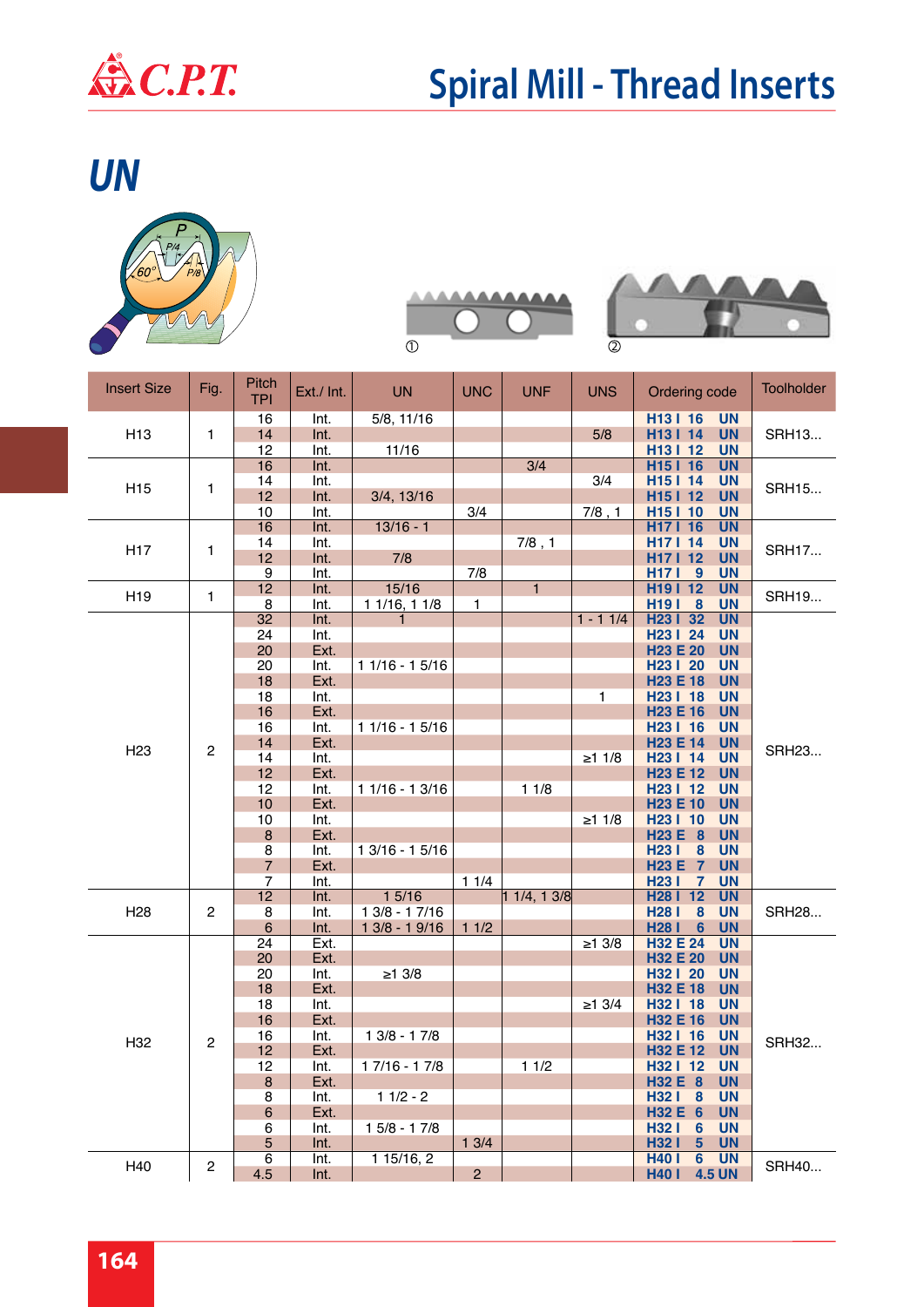

### *UN*





| <b>Insert Size</b> | Fig. | Pitch<br>TPI   | Ext./ Int. | <b>UN</b>       | <b>UNC</b>    | <b>UNF</b> | <b>UNS</b>  | Ordering code                 | <b>Toolholder</b> |
|--------------------|------|----------------|------------|-----------------|---------------|------------|-------------|-------------------------------|-------------------|
|                    |      | 16             | Int.       | $115/16 - 21/2$ |               |            | $21/16 - 2$ | <b>UN</b><br>H45   16         | <b>SRH45</b>      |
|                    |      | 12             | Int.       | $115/16 - 25/8$ |               |            |             | H45   12<br><b>UN</b>         |                   |
| H45<br>2           |      | 8              | Int.       | $21/8 - 25/8$   |               |            |             | <b>H451</b><br><b>UN</b><br>8 |                   |
|                    |      | 6              | Int.       | $21/8 - 23/4$   |               |            |             | <b>H451</b><br>UN<br>6        |                   |
|                    |      | 4.5            | Int.       |                 | 21/4          |            |             | <b>H451</b><br><b>4.5 UN</b>  |                   |
|                    |      | $\overline{4}$ | Int.       |                 | $21/2 - 23/4$ |            |             | <b>UN</b><br><b>H451</b><br>4 |                   |
|                    |      | 16             | Int.       | ≥25/8           |               |            |             | H63   16<br><b>UN</b>         |                   |
|                    |      | 12             | Int.       | $\geq$ 2 3/4    |               |            |             | <b>UN</b><br>H63   12         | SRH63             |
| H63                | 2    | 8              | Int.       | >23/4           |               |            |             | <b>H631</b><br><b>UN</b><br>8 |                   |
|                    |      | 6              | Int.       | $\geq$ 7/8      |               |            |             | <b>H631</b><br><b>UN</b><br>6 |                   |
|                    |      | 4              | Int.       |                 | ≥3            |            |             | <b>H631</b><br><b>UN</b><br>4 |                   |

# *Whitworth*

#### **Same insert for internal and external thread**





| <b>Insert Size</b> | Fig.           | <b>Pitch</b><br><b>TPI</b> | Ordering code         | <b>Thread Size</b>                              | <b>Toolholder</b> |
|--------------------|----------------|----------------------------|-----------------------|-------------------------------------------------|-------------------|
| H <sub>13</sub>    | 1              | 19                         | H13-19W               | G <sup>3</sup> /8                               | <b>SRH13</b>      |
| H <sub>15</sub>    |                | 14                         | H15-14W               | G <sup>1/2</sup>                                | <b>SRH15</b>      |
| H <sub>17</sub>    |                | 14                         | H <sub>17</sub> -14 W | $G \frac{1}{2} - \frac{5}{8}$                   | <b>SRH17</b>      |
|                    |                | 11                         | H <sub>17</sub> -11 W | $G \geq 1$ "                                    |                   |
| H <sub>19</sub>    | 1              | 14                         | H <sub>19</sub> -14 W | $G \frac{3}{4} - \frac{7}{8}$                   | <b>SRH19</b>      |
|                    |                | 11                         | H <sub>19</sub> -11 W | $G \geq 1$ "                                    |                   |
| H <sub>23</sub>    | $\overline{2}$ | 14                         | H <sub>23</sub> -14 W | Int. $G \frac{7}{8}$<br>$Ext. \ge G^{1/2"$      | <b>SRH23</b>      |
|                    |                | 11                         | H <sub>23</sub> -11 W | $\geq$ G1"                                      |                   |
|                    |                | 14                         | H32-14 W              | $Ext. \ge G^{1/2"$                              |                   |
| H <sub>32</sub>    | 2              | 11                         | H32-11 W              | Int. ≥ G 11/8"<br>$Ext. \geq G 1$ "             | <b>SRH32</b>      |
| H45                | $\overline{2}$ | 11                         | H45-11 W              | Int. ≥ G 15/8"<br>$Ext. \ge G.1$ "              | <b>SRH45</b>      |
| H63                | $\mathfrak{p}$ | 11                         | <b>H63-11 W</b>       | Int. ≥ G 2 <sup>3</sup> /8"<br>$Ext. \ge G.1$ " |                   |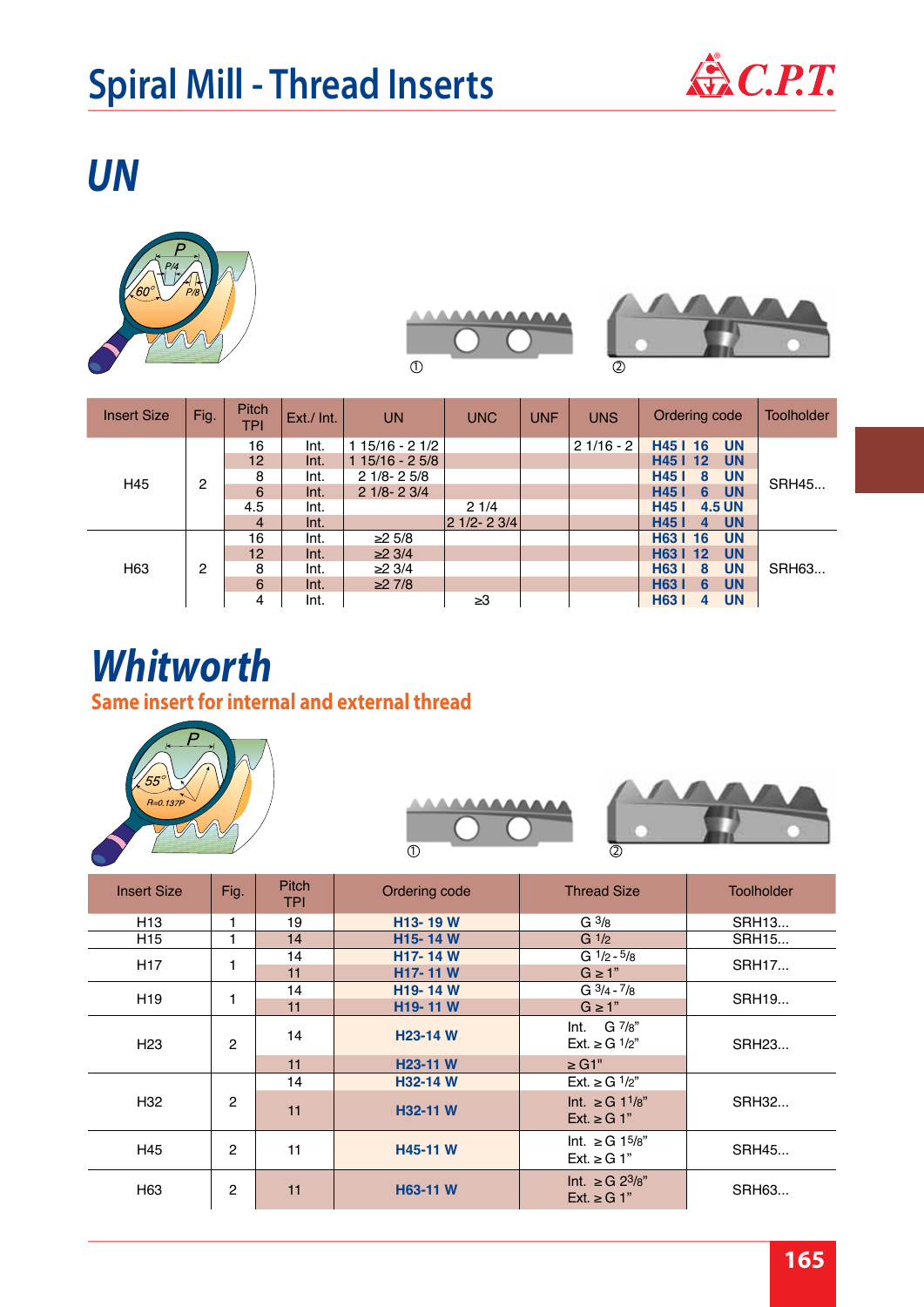

#### *BSPT* **Same insert for internal and external thread**







| <b>Insert Size</b> | Fig. | Pitch<br><b>TPI</b> | Ordering code      | <b>Thread Size</b>                           | Toolholder   |
|--------------------|------|---------------------|--------------------|----------------------------------------------|--------------|
| H <sub>13</sub>    |      | 19                  | <b>H13-19 BSPT</b> | 3/8                                          | <b>SRH13</b> |
| H <sub>15</sub>    |      | 14                  | <b>H15-14 BSPT</b> | $1/2 - 3/4$                                  | <b>SRH15</b> |
| H <sub>17</sub>    |      | 14                  | <b>H17-14 BSPT</b> | $1/2 - 3/4$                                  | <b>SRH17</b> |
| H <sub>23</sub>    | 2    | 11                  | <b>H23-11 BSPT</b> | $\geq 1$ "                                   | <b>SRH23</b> |
| H <sub>32</sub>    | 2    | 11                  | <b>H32-11 BSPT</b> | Int. ≥ 11/8"<br>$Ext. \geq 1$ "              | <b>SRH32</b> |
| H45                | 2    | 11                  | <b>H45-11 BSPT</b> | $Int. \geq 1^{3}/4"$<br>$Ext. \ge 1$ "       | <b>SRH45</b> |
| H63                | 2    | 11                  | <b>H63-11 BSPT</b> | Int. ≥ 2 <sup>1</sup> /2"<br>$Ext. \geq 1$ " | SRH63        |

#### *NPT* **Same insert for internal and external thread**





| <b>Insert Size</b> | Fig.           | <b>Pitch</b><br><b>TPI</b> | Ordering code                     | <b>Thread Size</b>             | <b>Toolholder</b> |  |
|--------------------|----------------|----------------------------|-----------------------------------|--------------------------------|-------------------|--|
| H <sub>13</sub>    |                | 18                         | <b>H13-18 NPT</b>                 | 3/8                            | <b>SRH13</b>      |  |
| H <sub>15</sub>    |                | 14                         | <b>NPT</b><br>H <sub>15</sub> -14 | $1/2 - 3/4$                    | <b>SRH15</b>      |  |
| H <sub>17</sub>    |                | 14                         | <b>H17-14 NPT</b>                 | $1/2 - 3/4$                    | <b>SRH17</b>      |  |
| H <sub>23</sub>    | $\overline{c}$ | 11.5                       | <b>H23-11.5 NPT</b>               | $1" - 2"$                      | <b>SRH23</b>      |  |
| H <sub>32</sub>    | $\overline{c}$ | 11.5                       | <b>H32-11.5 NPT</b>               | Int. 11/4"-2"<br>Ext. 1"- 2"   | <b>SRH32</b>      |  |
| H45                | $\overline{2}$ | 11.5                       | <b>H45-11.5 NPT</b>               | Int. ≥ 15/8"<br>$Ext. \ge 1$ " | <b>SRH45</b>      |  |
|                    |                | 8                          | <b>H45-8 NPT</b>                  | $\geq$ 2 <sup>1</sup> /2"      |                   |  |
|                    |                | 11.5                       | <b>H63-11.5 NPT</b>               | Ext. 1-2"                      | SRH63             |  |
| H <sub>63</sub>    |                | 2                          | 8                                 | <b>H63-8 NPT</b>               | $\geq 3"$         |  |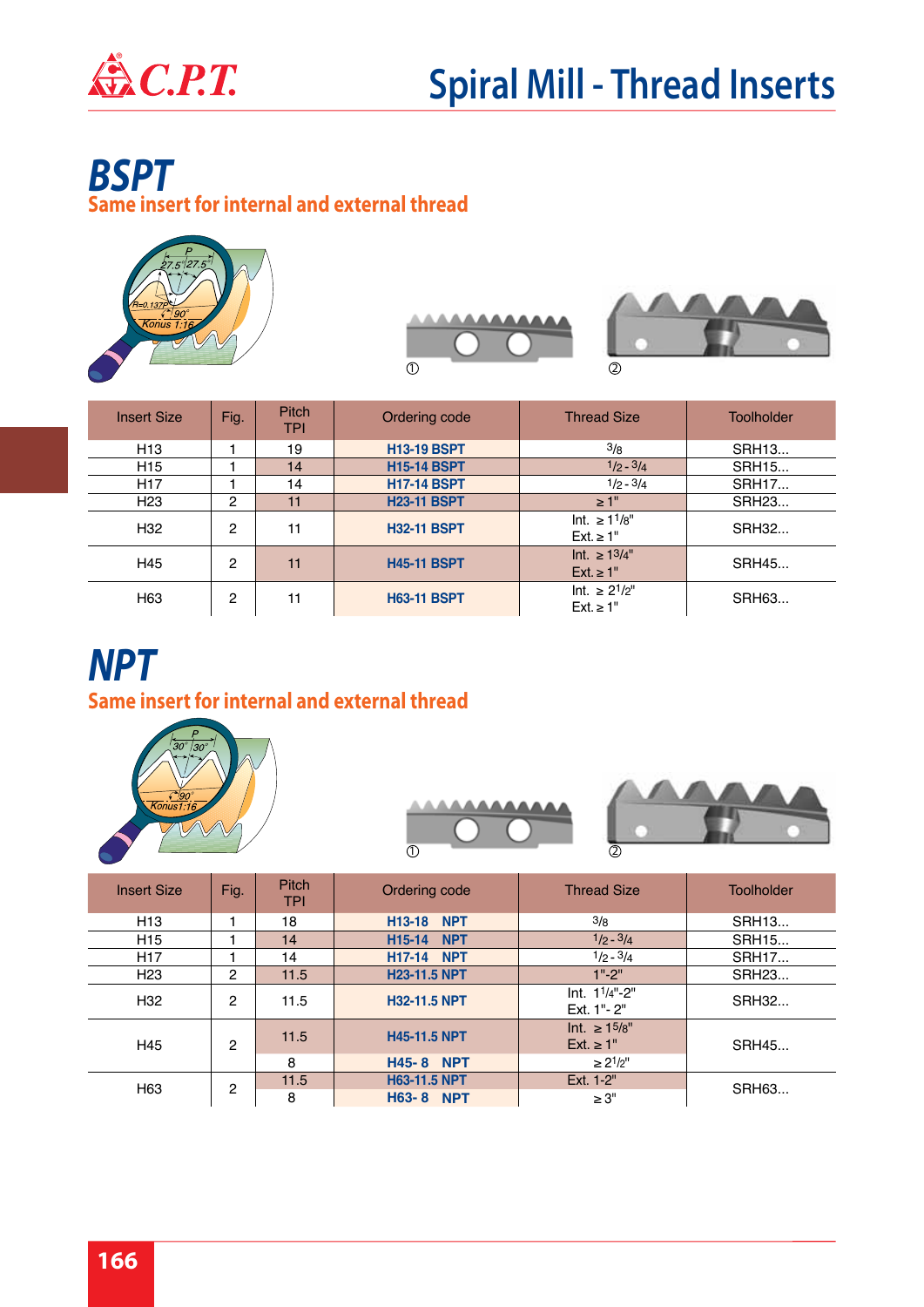

### *NPTF*

**Same insert for internal and external thread**





| <b>Insert Size</b> | Fig. | Pitch<br>TPI | Ordering code                      | <b>Thread Size</b>           | Toolholder   |
|--------------------|------|--------------|------------------------------------|------------------------------|--------------|
| H <sub>13</sub>    |      | 18           | <b>H13-18 NPTF</b>                 | 3/8                          | <b>SRH13</b> |
| H <sub>15</sub>    |      | 14           | <b>NPTF</b><br>H <sub>15</sub> -14 | $1/2 - 3/4$                  | <b>SRH15</b> |
| H <sub>17</sub>    |      | 14           | <b>H17-14 NPTF</b>                 | $1/2 - 3/4$                  | <b>SRH17</b> |
| H <sub>23</sub>    | 2    | 11.5         | <b>H23-11.5 NPTF</b>               | 1".2"                        | <b>SRH23</b> |
| H32                | 2    | 11.5         | <b>H32-11.5 NPTF</b>               | Int. 11/4"-2"<br>Fxt. 1" -2" | <b>SRH32</b> |

#### *NPS* **Same insert for internal and external thread**





| <b>Insert Size</b> | <b>Pitch</b><br>TPI | Ordering code     | <b>Thread Size</b> | Toolholder   |
|--------------------|---------------------|-------------------|--------------------|--------------|
| H <sub>13</sub>    | 18                  | <b>H13-18 NPS</b> | 3/8                | <b>SRH13</b> |
| H <sub>15</sub>    | 14                  | <b>H15-14 NPS</b> | $1/2 - 3/4$        | <b>SRH15</b> |
| H <sub>17</sub>    | 14                  | <b>H17-14 NPS</b> | 1/2 - 3/4          | <b>SRH17</b> |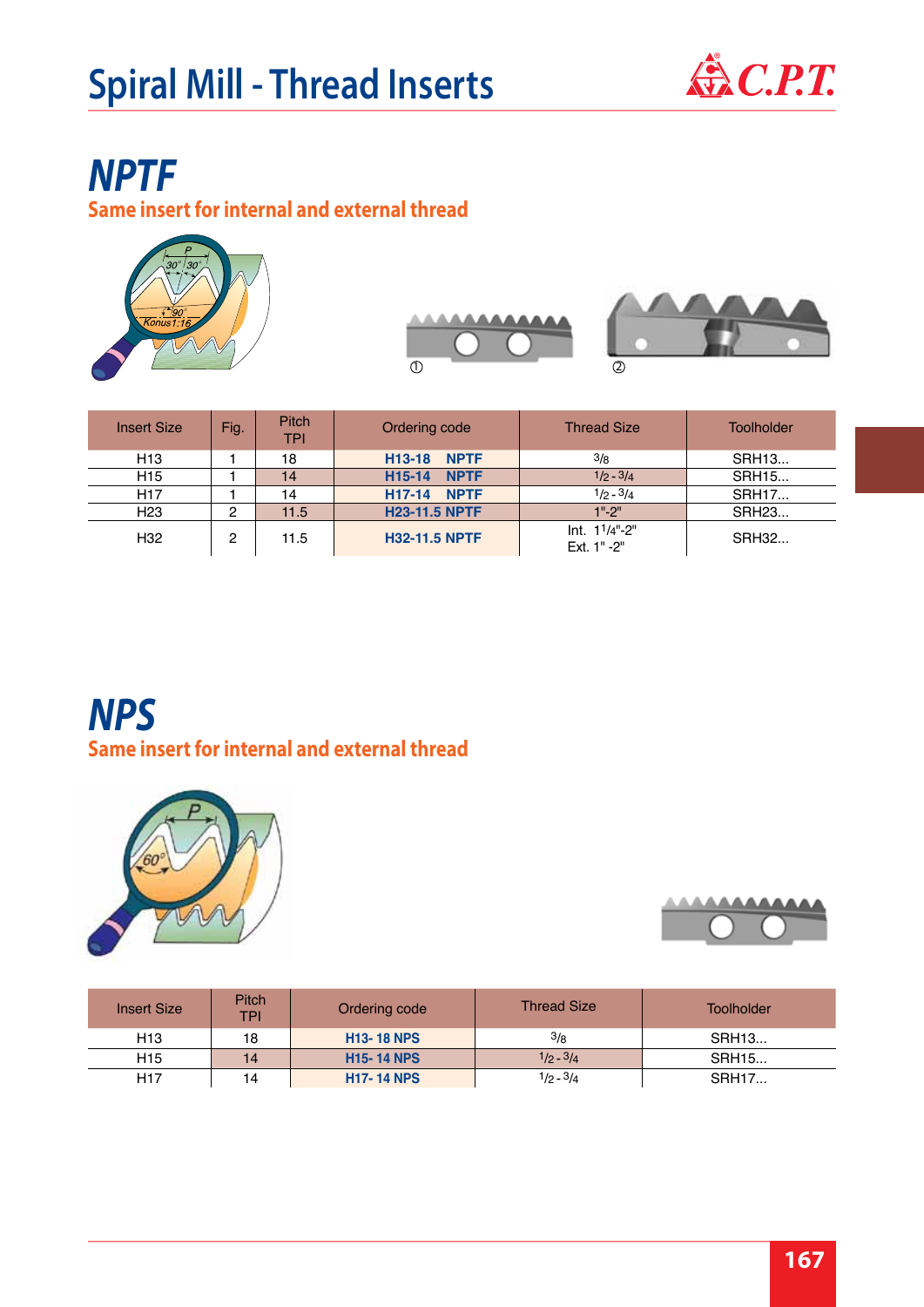

# *Spiral Finishing Inserts*



| <b>Insert Size</b> | $\overline{R}$ | Ordering code      | <b>Toolholder</b> |
|--------------------|----------------|--------------------|-------------------|
|                    | 0.2            | <b>H23 F R 0.2</b> |                   |
| H <sub>23</sub>    | 0.5            | <b>H23 F R 0.5</b> | <b>SRH23</b>      |
|                    | 1.0            | <b>H23 F R 1.0</b> |                   |
|                    | 0.2            | <b>H32 F R 0.2</b> |                   |
| H32                | 0.5            | <b>H32 F R 0.5</b> | <b>SRH32</b>      |
|                    | 1.0            | <b>H32 F R 1.0</b> |                   |
|                    | 0.2            | H45 F R 0.2        |                   |
|                    | 0.5            | <b>H45 F R 0.5</b> |                   |
| H45                | 1.0            | <b>H45 F R 1.0</b> | <b>SRH45</b>      |
|                    | 1.5            | <b>H45 F R 1.5</b> |                   |
|                    | 2.0            | <b>H45 F R 2.0</b> |                   |
|                    | 0.2            | <b>H63 F R 0.2</b> |                   |
|                    | 0.5            | <b>H63 F R 0.5</b> |                   |
| H63                | 1.0            | <b>H63 F R 1.0</b> | SRH63             |
|                    | 1.5            | <b>H63 F R 1.5</b> |                   |
|                    | 2.0            | <b>H63 F R 2.0</b> |                   |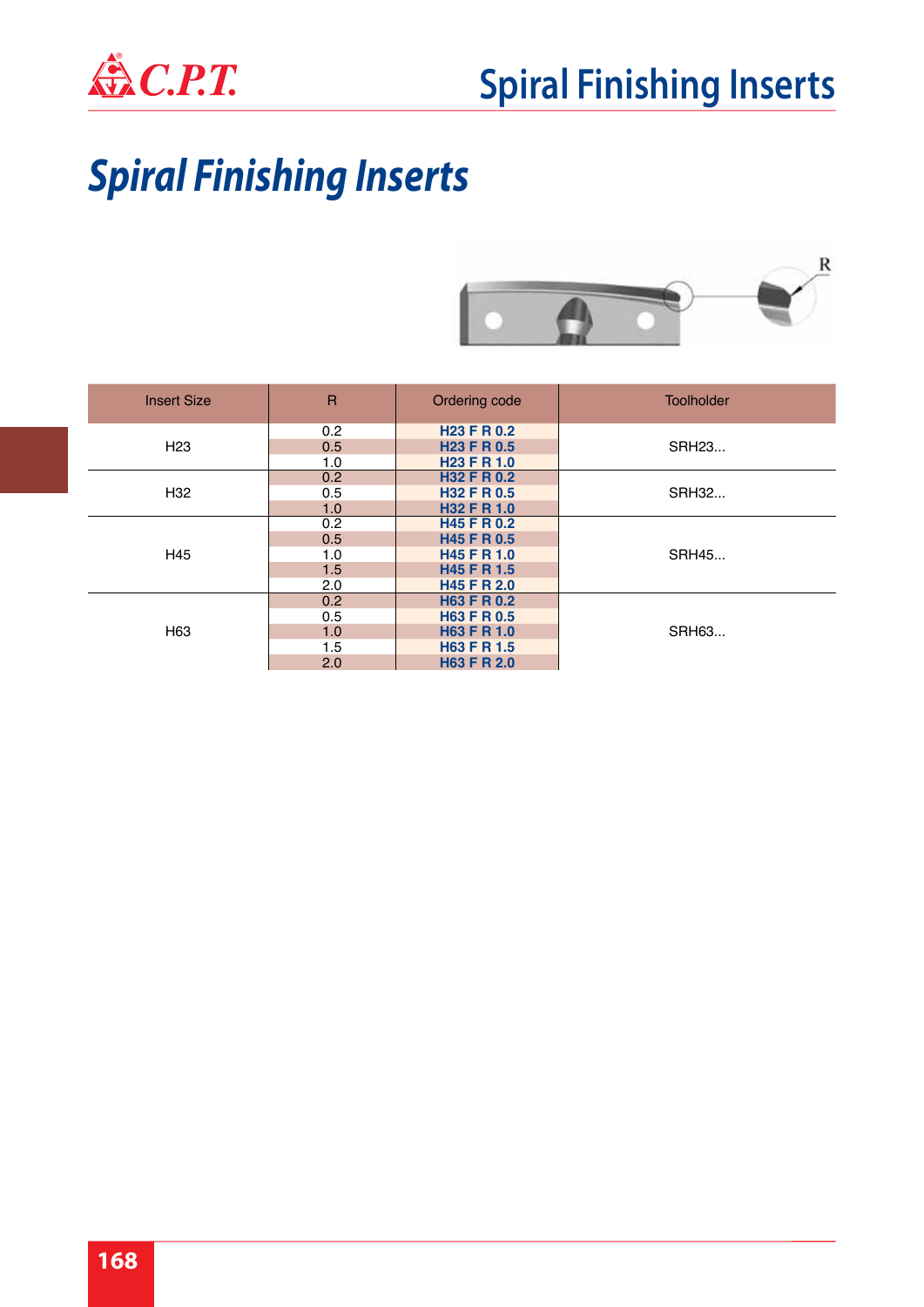

# *Toolholders*



| <b>Ordering Code</b> | Insert<br><b>Type</b> | Insert<br>size A | D  | D <sub>1</sub> |     | L1 | No. of<br>Inserts | <b>Screw</b>          | <b>Key</b>      |
|----------------------|-----------------------|------------------|----|----------------|-----|----|-------------------|-----------------------|-----------------|
| <b>SRH13-1</b>       | H <sub>13</sub>       | 27               | 13 | 20             | 90  | 35 |                   | S <sub>13</sub>       | K <sub>11</sub> |
| <b>SRH15-1</b>       | H <sub>15</sub>       | 27               | 15 | 20             | 95  | 40 |                   | S <sub>15</sub>       | K <sub>11</sub> |
| * SRH17-2            | H <sub>17</sub>       | 27               | 17 | 20             | 85  | 30 | 2                 | S <sub>17</sub>       | K <sub>11</sub> |
| * SRH17J-2           | <b>H17</b>            | 27               | 17 | 20             | 100 | 45 | 2                 | <b>S<sub>17</sub></b> | K <sub>11</sub> |
| <b>SRH19-3</b>       | H <sub>19</sub>       | 27               | 19 | 20             | 85  | 30 | 3                 | S <sub>19</sub>       | K <sub>11</sub> |
| <b>SRH19J-3</b>      | H <sub>19</sub>       | 27               | 19 | 20             | 110 | 55 | 3                 | S <sub>19</sub>       | K <sub>11</sub> |

 $*$  When using NPT, NPTF, BSPT inserts the cutting diameter  $D = 18$  mm



| <b>Ordering Code</b> | Insert<br><b>Type</b> | Insert<br>size A | D  | D <sub>1</sub> |     | L1 | No. of<br>Inserts | <b>Screw</b>    | Key             |
|----------------------|-----------------------|------------------|----|----------------|-----|----|-------------------|-----------------|-----------------|
| <b>SRH23-2</b>       | H <sub>23</sub>       | 27               | 23 | 25             | 110 | 50 | 2                 | S <sub>23</sub> | K21             |
| <b>SRH23M-2</b>      | H <sub>23</sub>       | 27               | 23 | 25             | 150 | 75 | $\overline{2}$    | S <sub>23</sub> | K <sub>21</sub> |
| <b>SRH28-3</b>       | H <sub>28</sub>       | 32               | 28 | 32             | 150 | 75 | 3                 | S32S            | K <sub>22</sub> |
| <b>SRH32-5</b>       | H <sub>32</sub>       | 32               | 32 | 32             | 130 | 60 | 5                 | <b>S32</b>      | <b>K22</b>      |
| <b>SRH32P-5</b>      | H <sub>32</sub>       | 32               | 32 | 32             | 180 | 90 | 5                 | S32             | K22             |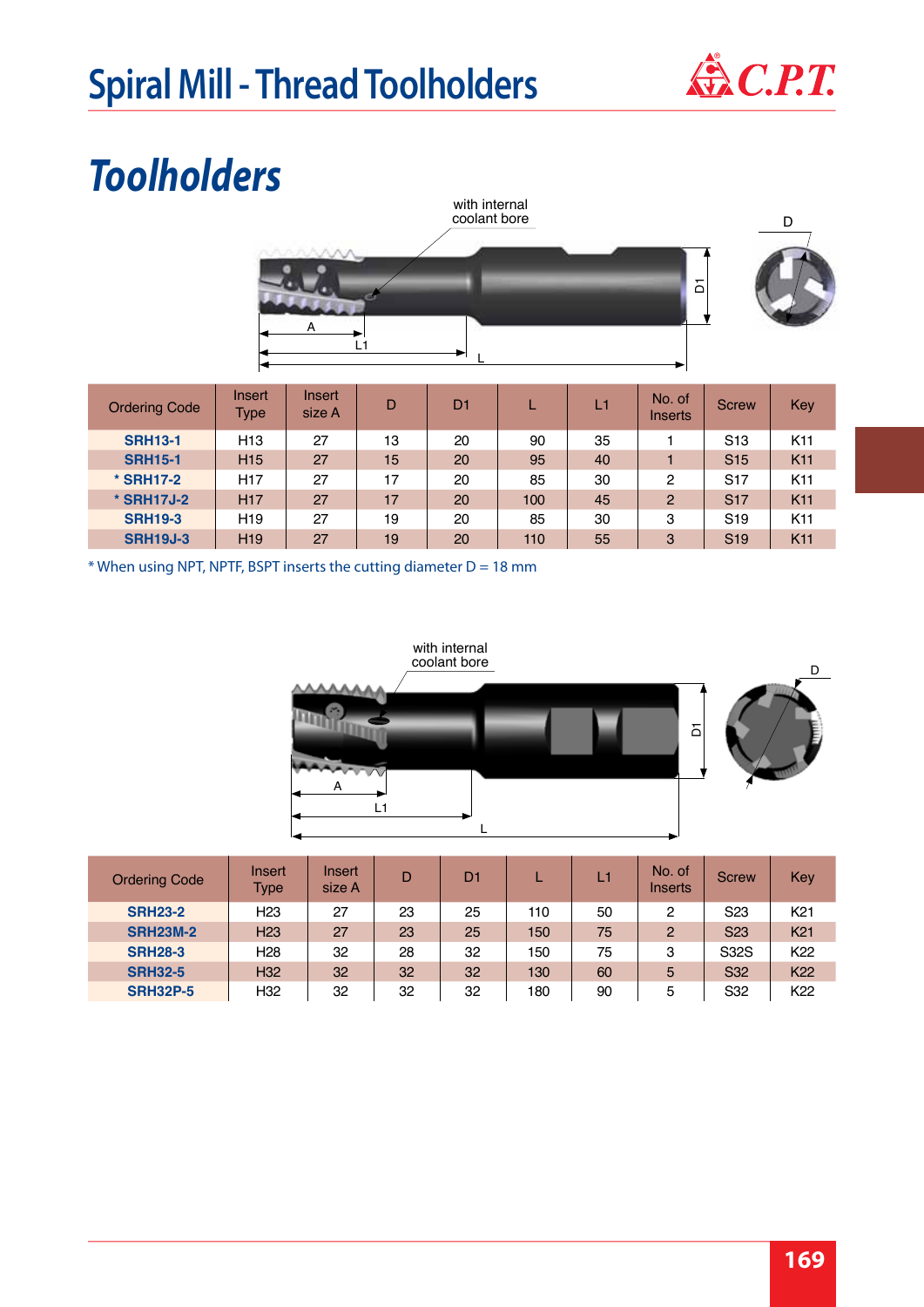

### **Spiral Mill - Thread Toolholders**





| <b>Ordering Code</b> | Insert<br><b>Type</b> | Insert<br>size A |    | D1 |    | No. of<br>Inserts | <b>Screw</b> | Key             |
|----------------------|-----------------------|------------------|----|----|----|-------------------|--------------|-----------------|
| <b>SRH32-5M</b>      | H32                   | 32               | 32 | 16 | 52 | 5                 | S32S         | K <sub>22</sub> |
| <b>SRH45-6M</b>      | H45                   | 37               | 45 | 22 | 60 | 6                 | <b>S45S</b>  | K40             |
| <b>SRH63-9</b>       | H63                   | 38               | 63 | 22 | 50 | 9                 | S63          | K40             |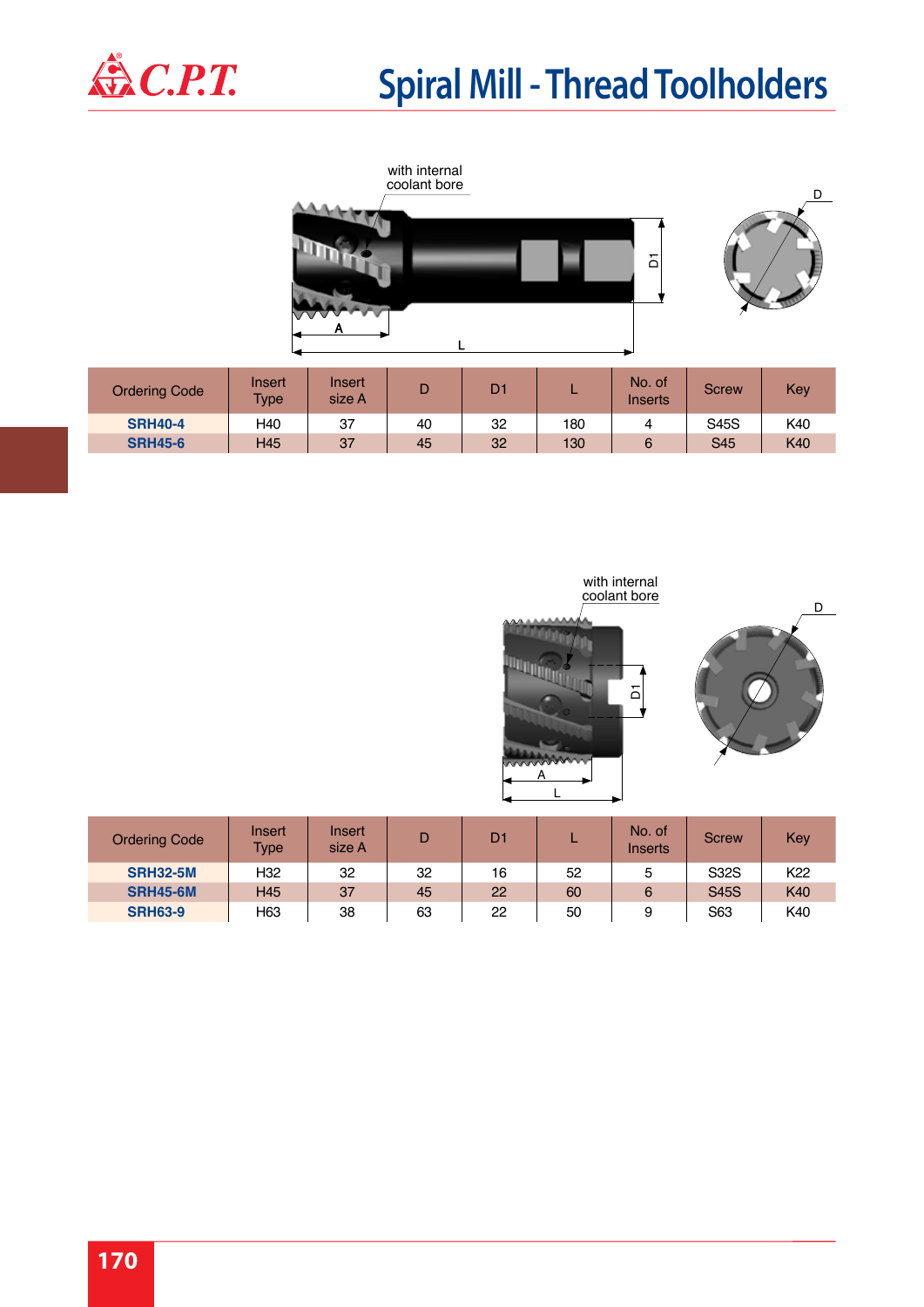# **Spiral Mill - Thread Toolholders**  $\bigoplus$  C.P.T.



# **Special Tools**

In addition to standard products, C.P.T. manufactures special tools and inserts according to customers' requests. The toolholders are multi-purpose, making them suitable for both roughing and finishing inserts. Special tools are supplied in short delivery times.